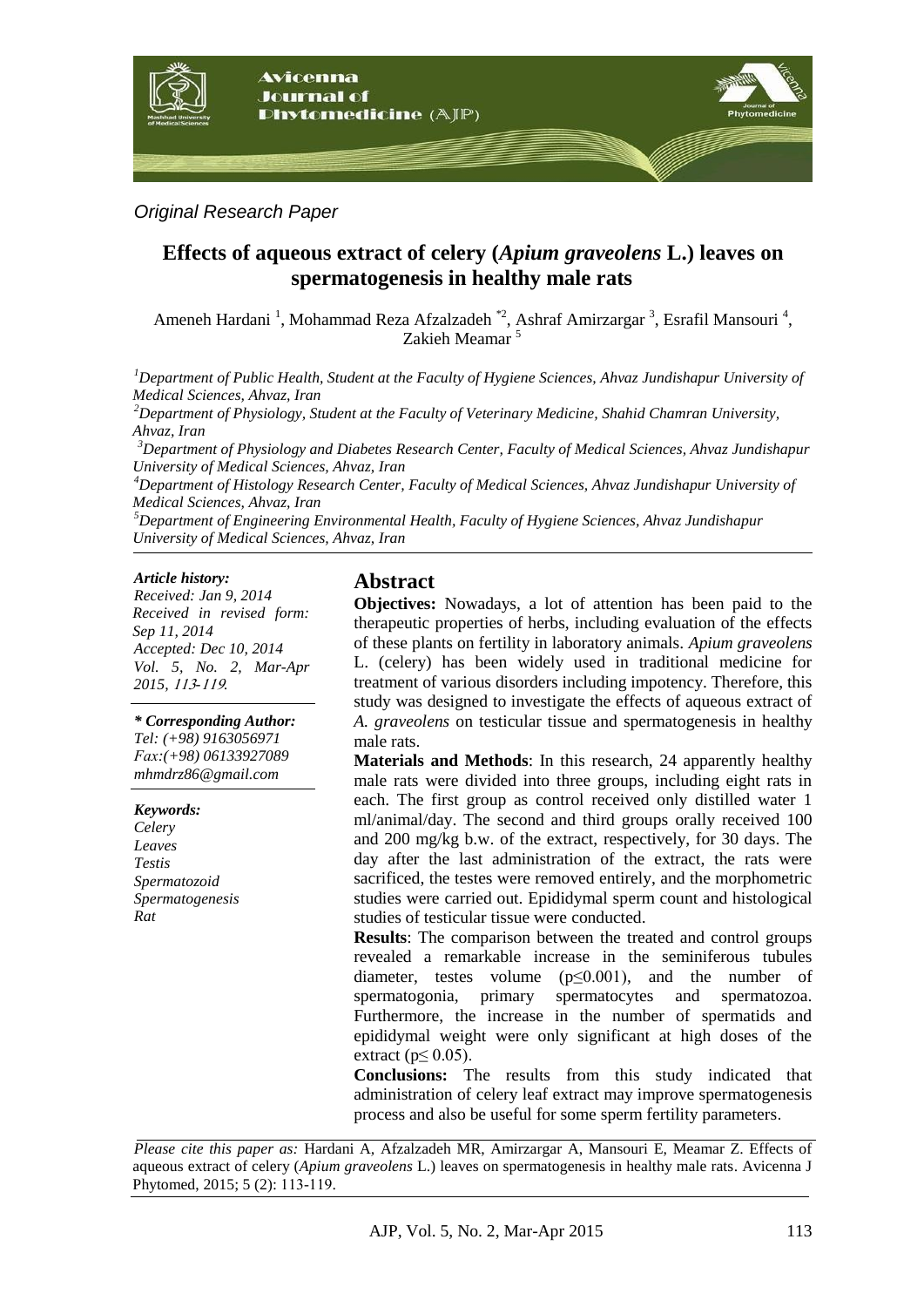# **Introduction**

In many developed countries, herbal and traditional medicines are applied in treating many diseases, including experimental wound healing, hypertension, diabetes, and reproductive performance (Modaresi, 2012). In recent years, much attention has been paid to studying the effects of different plants on the fertility of laboratory animals. These studies have provided valuable information (Tasdighi et al., 2012).

Celery (*Apium graveolens* L.) is a plant, belonging to the parsley descent (Umblliferace), an herbaceous, biennial, and branched stem plant, with a height of 20 to 60 cm (Nasri et al., 2009). Celery leaves contain different compounds such as valerophenone (19.90%), 1-dodecanol (16.55%), 9-octadecanoic acid, and methyl ester (4.93%) (Nagella et al., 2012). The juice of celery leaves and roots possesses effective biochemical parameters, such as reduced glutathione content, catalase, xanthine oxidase, glutathione peroxidase, and peroxidase activities which affect the intensity of lipid peroxidation in homogenized liver and blood. When this extract is used in combination with doxorubicin a protective effect is induced against it (Kolarovic et al., 2009). Celery extract causes a significant reduction in serum levels of total cholesterol and low density lipoprotein (LDL), in individuals. It also increases the hepatic triglyceride by reducing the activity of hepatic triacylglycerol lipase (Mansi et al., 2009). Moreover, fatty acids are essential for proper function of spermatogenesis (Taati et al., 2011). These extracts have several effects such as anti-inflammatory, anticancer, anti-hepatotoxic, antihypercholesterolemic, analgesic, antibacterial, and anti-spasmodic (Modaresi et al., 2012) as well as effects on smooth muscle contractions (Gharib Naseri et al., 2007). It has been known as an appetite and libido stimulant in traditional medicine (Khosravi, 2006) and it

increases the secretion of breast milk, as well (Fluke, 2005). Celery extracts have protective effects against sodium valproate in testes (Hamza and Amin, 2007). Moreover, it has a protective role in the testes and amplifies the sperm parameters (Kerishchi et al., 2011). Therefore, the present study aimed to investigate the possible effects of celery extract on spermatogenesis and histological changes of testes in male rats.

# **Materials and Methods Preparation of the aqueous extract**

To prepare the celery extract, the leaves were purchased from one of the vegetable stores in Ahvaz, Iran. A voucher specimen was deposited at the herbarium of Shahid Chamran University of Ahvaz. The leaves were then dried in the shade and milled, and powders were stored in a refrigerator  $(4 \degree C)$  until extraction. Fifty g of celery leaf powder was mixed in 200 ml of distilled water in a Soxhlet apparatus for 24 hr. Then, the mixture was filtered with a filter paper (Whatman No.1) and the filtrate was concentrated in a rotary evaporator. At the end, the concentrated extract was stored at 4 °C until use. The extract was diluted with distilled water and administered according to the required concentration.

## **Experimental animals**

This study was conducted experimentally in Physiology Research Center, Ahvaz Jundishapur University of Medical Sciences (AJUMS). Twenty four adult male *Wistar* rats (8 weeks old), weighing (170-220 g) were obtained from the animal reproduction andbreeding center of AJUMS. Procedures involving animals and their care were conducted in conformity with Committee of Ethics in Research of the AJUMS. The animals were kept in standard polycarbonate cages, carpeted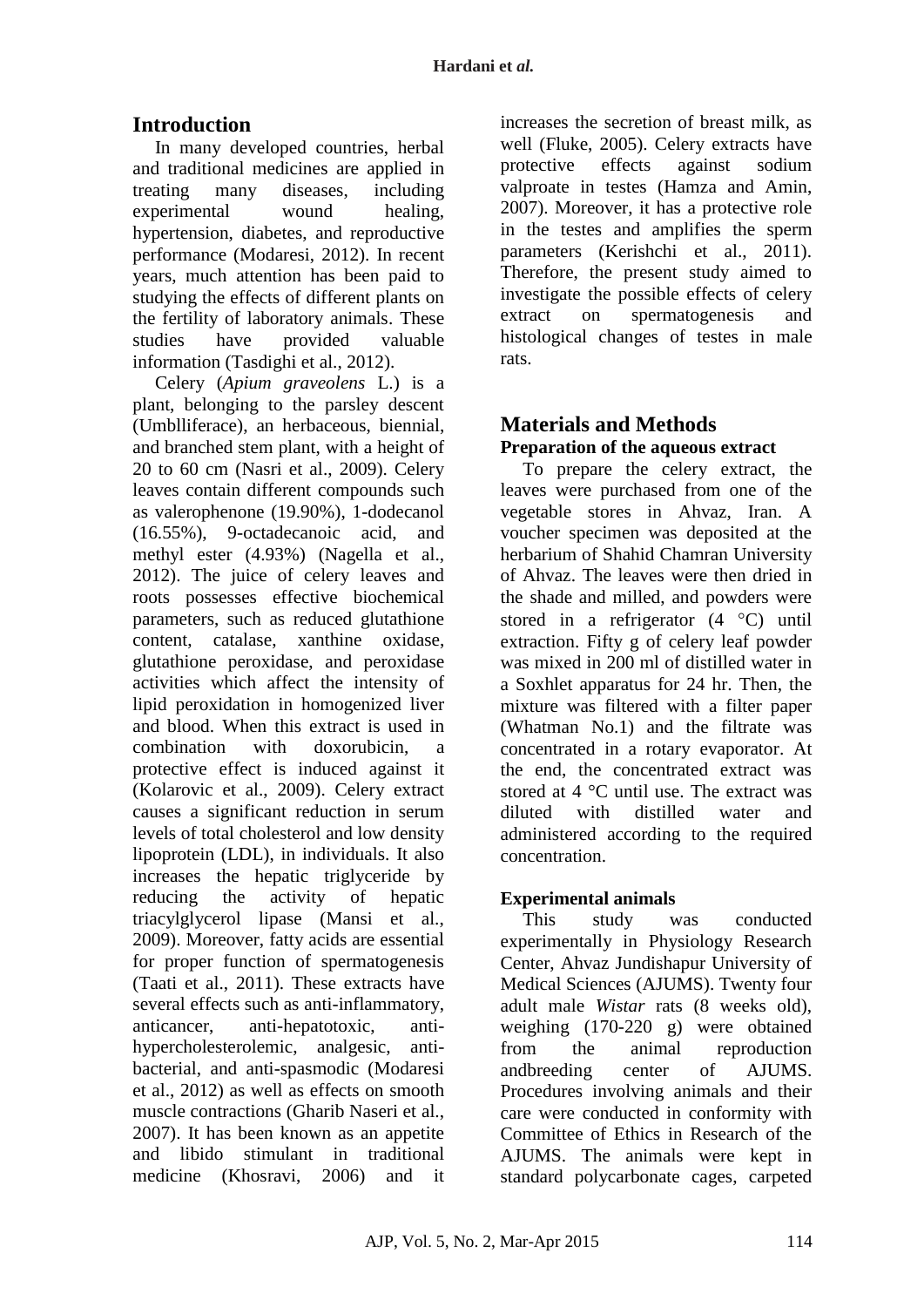with wood chips, in an appropriate environmental condition, and temperatures around  $22\pm2$  °C, periods of 12 h light/12 h dark cycle, with free access to water and standard food (*ad libitum*) were considered, as well. All groups of the experiment were maintained in their cages for 24 hr to get accustomed to the environment. These conditions were maintained throughout the experiment. The cages were disinfected twice a week and the wood chips were replaced every two days.

## **Experimental protocol**

The animals were randomly divided into three groups (eight rats each) and classified as follows:

Group 1: control, received 1 ml/animal/day distilled water (Mokhtari and Zanboori, 2011).

Group 2: received 100 mg/kg/day of celery leaf extract (Ramezani et al., 2009).

Group 3: received 200 mg/kg/day of celery leaf extract (Hamza and Amin, 2007).

Forty-eight days are required to complete the whole spermatogenic step in rats (Krinke, 2000), but most of the evolutionary changes on the sperm occurs within 35 days (Gilber, 1997). Therefore, all rats in the treatment protocol continued to receive the extract for 30 consecutive days.

For this purpose, the calculated weight of the extract was selected and then distilled water was added to reach a volume of 1 ml. Then, the animals were administered the extract orally by gavage, daily for 30 consecutive days (Hamza and Amin, 2007).

## **Morphometric examinations**

One day after the final administration of the extract, the rats were anesthetized by ketamine 10% (80-90 mg/kg) and xylazine 2% (80-90 mg/kg) (Alfasan-Holand) (Afzalzadeh et al., 2013), then a longitudinal incision was made in the abdomen and scrotum and testis and the attached epididymal ducts were removed with a forceps. To study the testicular texture, the length and width of each testis were measured with a caliper. In order to calculate the volume of the testes, after removing them from the body, testes, cauda epididymis, and vas deferens weight were also measured by means of a digital scale (AND, Japan) with the precision of 0.0001.

## **Epididymal sperm count**

According to Afzalzadeh et al. (2013), after removing the testes and separating the cauda epididymis using a surgical scissor, then placed it into 20 ml of fresh physiological saline at the laboratory temperature, a small incision was created on it to extract the spermatozoa from the tubules. It was homogenized afterwards. After that, 10 ml fresh physiological saline  $(37 \degree C)$  was added to this suspension until an attenuated suspension 10 times (1:200) was produced. One drop of the diluted sperm suspension was transferred to each counting chamber of the improved Neubauer haemocytometer (Deep 1/10 mm, LABART, Munich, Germany) and according to the practical methods for sperm count, white blood cell counts in the regions were recorded and sperms were counted under a light microscope at 100× magnifications.

### **Histological studies**

To prepare sections of testicular tissue, several stages were performed, including Bouin fixation of histological specimens, dehydration of samples by increasing concentrations of alcohol, removing the alcohol or clearing up by toluene, paraffin infiltration, molding, and removing the excess paraffin (trimming). Afterward, the paraffin blocks of testicular tissue were prepared using a microtome (SLEE, Germany) and sliced into 5-micron chips. Microscopic sections were stained with hematoxylin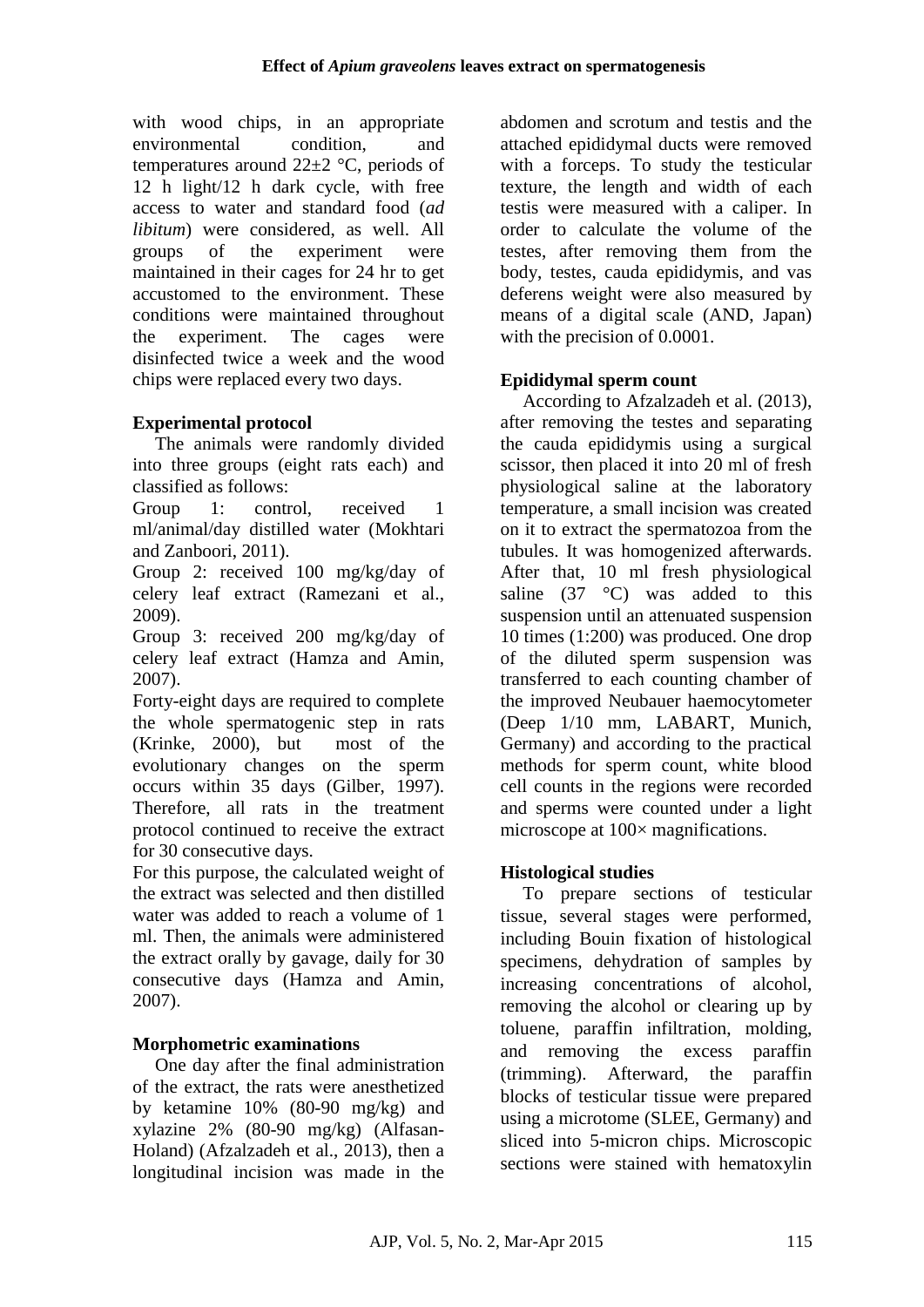and eosin (H&E) and then examined under a light microscope. For germ cell (spermatogonia, spermatocytes, and spermatids) counting as a part of histological evaluation, a camera microscope (Leica, USA) with a  $100 \times$ magnification. For studying seminiferous tubules diameter, a light microscope (Nikon, Japan) with  $40\times$  magnification was used (Vosoughi et al., 2013).

#### **Statistical analysis**

Data were analyzed using IBM® SPSS® Data Preparation (version 20.0, New York, USA) software. Data are expressed as mean±standard error of the means (SEM) and were analyzed for statistical significance using one way analysis of variance (ANOVA) followed by LSD test. Results were considered significant at the *p≤*0.05 level.

#### **Results**

#### **Histological studies**

The results of this study showed that from the statistical point of view, substantial increases were seen in diameter of seminiferous tubules and the spermatocytes, spermatogonia, and spermatozoids (sperms in the cauda epididymis) counts in the treatment groups 2 and 3 in comparisons with the control group  $(p<0.05$  and  $p<0.001$ , respectively) (Figure 1).

On the other hand, the number of spermatids was significantly increased in the treatment group 3 (200 mg/kg of celery extract) vs. control group ( $p \leq 0.05$ ). However, the spermatid counts showed an increase in the experimental group 2 (100 mg/kg of celery extract) but it was not significant (p>0.05) vs. control group. Moreover, the mean seminiferous tubules diameter (um) was increased in both experimental groups 2 and 3 but it was only statistically significant in group 3 when compared to control group (p≤0.05) (Table 1).

After 30 days of treatment with aqueous extract of celery, the testis volume was increased significantly in both groups 2 and 3 in comparison with the control group  $(p \leq 0.001)$ . Moreover, the weights of testes, cauda epididymis and vas deferens were increased but only the weight of epididymis in high dose group (200 mg/kg aqueous extract of celery) was increased statistically significant ( $p \le 0.05$ ).



Figure 1. Microscopic slides of different groups: 1 (control), 2 (100 mg/kg of celery extract), and 3 (200 mg/kg of celery extract). Pictures indicate an increase in diameter of seminiferous tubules (DST) and thickness of epithelium in 2 and 3 groups compared with control ( $H&E, \times 300$ ).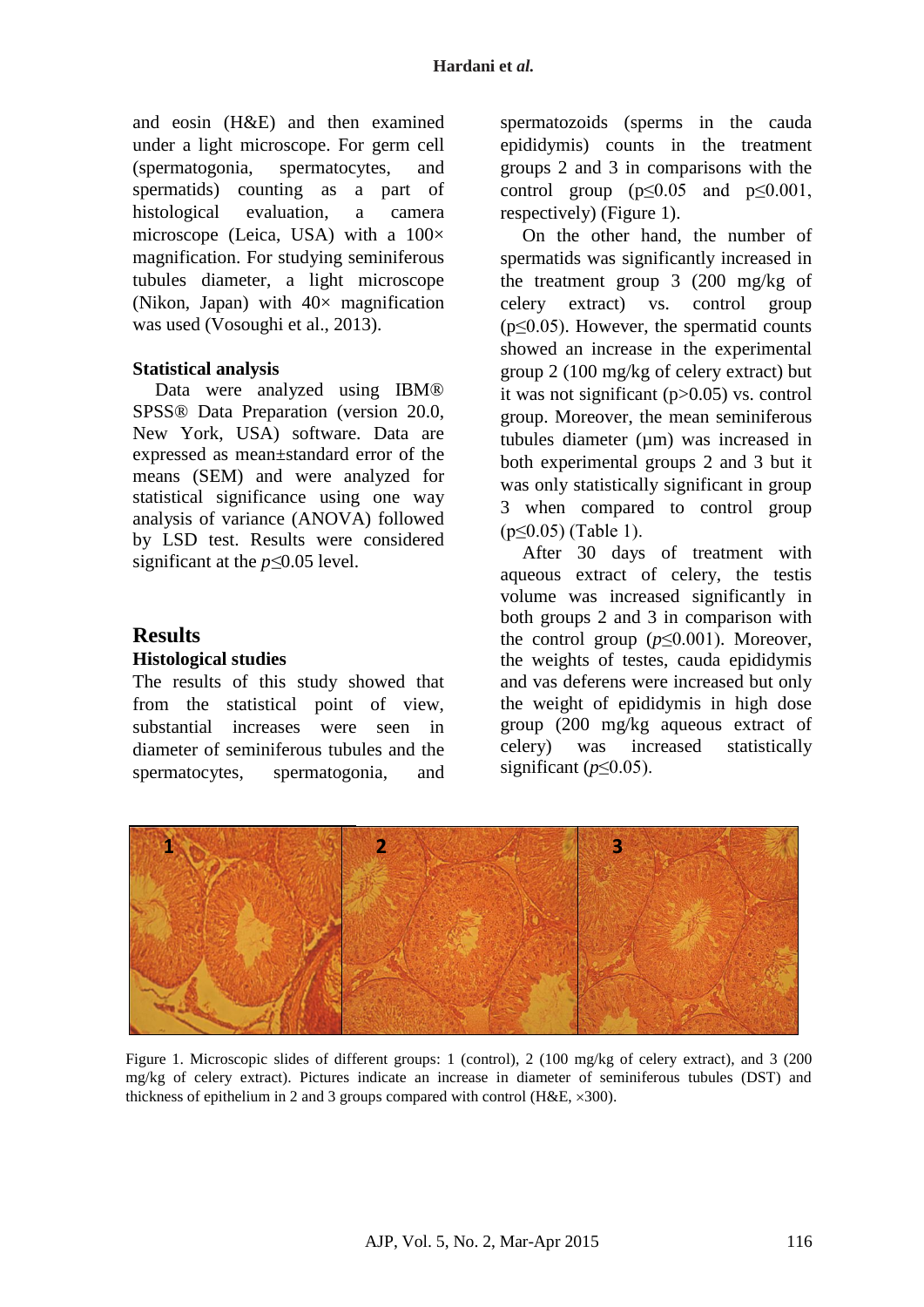| Groups      | <b>Spermatis</b><br>$(\mathbf{mm}^2)$ | <b>Spermatocytes</b><br>$(\mathbf{mm}^2)$ | Spermatogonia<br>$(mm^2)$ | <b>Spermatozoids</b><br>$(x10^7)$ | <b>Seminiferous</b><br>tubules diameter<br>$(\mu m)$ |
|-------------|---------------------------------------|-------------------------------------------|---------------------------|-----------------------------------|------------------------------------------------------|
| 1 (control) | $13.56 + 0.05$                        | $12.73+0.02$                              | $11.57+0.02$              | $3.34 + 0.04$                     | $0.23 + 0.002$                                       |
| 2(100mg/kg) | $13.7+0.18$                           | $*13.38+0.26$                             | $*$ 12.82+0.2             | $*$ 5+0.17                        | $*$ <sup>0.28+0.002</sup>                            |
| 3(200mg/kg) | $14.2 \pm 0.01$                       | $13.44 + 0.09$                            | $*$ 12.78+0.22            | $*$ 4.96+0.17                     | $*$ <sup>0</sup> 0.28+0.002                          |

Table 1. The effects of aqueous extract of celery on the numbers of spermatids, spermatocytes, spermatogonia, spermatozoids, and the mean of seminiferous tubules diameter.

(Mean±SEM, n=8). \*p≤0.05,\*\* $\overline{p}$  <0.001, compared with control, ANOVA, LSD test.

Table 2. The effects of aqueous extract of celery on testis volume and the weights of testis, cauda epididymids, and vas deferens.

| <b>Groups</b>          | Testis volume<br>( $mm^3\times10^{-3}$ ) | <b>Testis</b><br>(mg) | Cauda epididymis<br>(mg) | Vas deferens<br>(mg) |
|------------------------|------------------------------------------|-----------------------|--------------------------|----------------------|
| 1 (control)            | $11.58 + 1.7$                            | 1423.6+6.84           | $409.4 + 4.64$           | $82 \pm 0.89$        |
| $2(100 \text{ mg/kg})$ | $*12.86+1.6$                             | 1440+6                | $412.4 + 3.66$           | $87.4 + 5.19$        |
| $3(200 \text{ mg/kg})$ | $*12.92+6.4$                             | 1460+4.49             | $*450.4 + 5.89$          | $90.8 + 1.6$         |

(Mean $\pm$ SEM, n=8). \*p $\leq$ 0.05,\*\*p $\leq$ 0.001, compared with control, ANOVA, LSD test.

#### **Discussion**

Medicinal herbs have a great history and credibility. They are considered as precious sources in the history of pharmaceutical science. Moreover, they are known as appropriate alternatives to chemical drugs due to ease of access, fewer side effects, less toxicity, and lower prices (Shamsa et al., 2009).

This study suggested that celery extract makes significant changes in the experimental groups when compared with control group, so that oral administration of 100 and 200 mg/kg of extract to male rats for 30 days, caused a significant increase in the diameter of the tubules, the number of spermatogonia, spermatocytes, and spermatozoids as well as testis volume. However, significant increases in the number of spermatids and the weight of cauda epididymis were observed in rats fed by gavage at a dose of 200 mg/kg of celery extract. According to the present study, oral administration of leaf extract of celery can increase the fertility of male rats. These results are compatible with the traditional medicine concepts, indicating that the enhanced sexual performance is achieved by taking the celery extract, in men. Therefore, the increase in testis weight and size in groups received the extract could be attributed to the increase in the number of cells in the testis. Moreover, with the increase of these cells, it could be concluded that these extracts cause an increase in the metabolism of male reproductive tissues. On the other hand, given that the weight of sexual organs can also be affected by sex hormones (Juan et al., 2005; Khan et al., 2004), this extract may be effective by affecting the pituitary gland and increasing the sex hormones.

Moreover, given that the process of spermatogenesis and the function of reproductive organs are related to sex hormone secretion, the absorptive and secretory functions of the testes and epididymis could be enhanced (Parandin et al., 2009; McLachlan et al., 2002). This may explain the increased number of spermatozoids in the cauda epididymis and the increase in epididymal weight at a high dose of the extract, in addition to increases in size and number of cells in the testes. Since the sperm count is influenced by any change in the absorptive and secretory functions of the testis and epididymis, the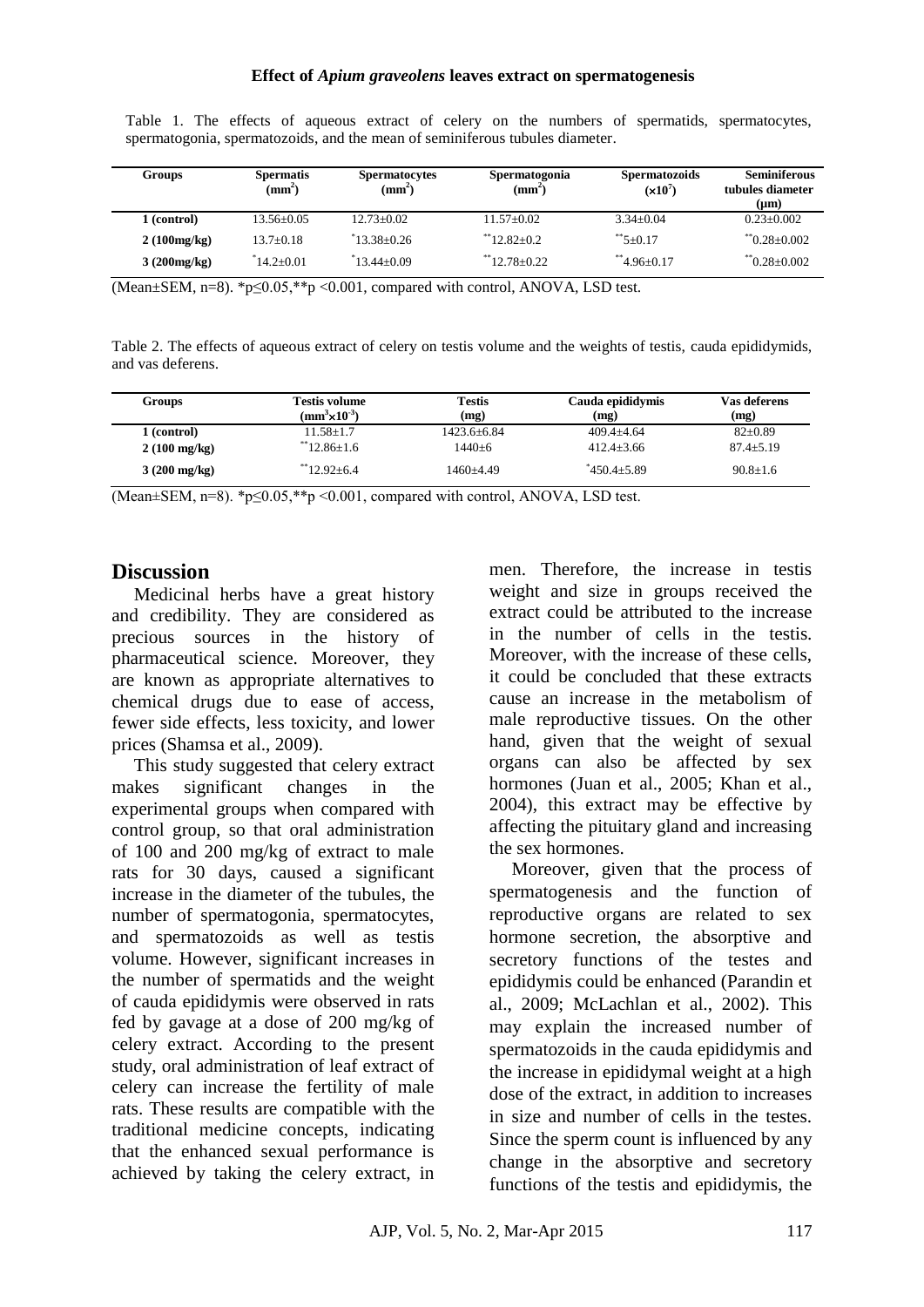increase in this index is considered natural. In a study by Modaresi *et al*. (2012) on hydroalchoholic extract of celery leaves, it was shown that injection of celery extract can reduce male reproductive hormones in mice. However, this is contradictory with the traditional use of celery for increasing male sexual performance. This contradiction may be explained by assuming that the effect of the extract is dose-dependent and/or some of toxic compounds may be dissolved better in alcohol than water. Since there are various compounds in an extract, they may change in concentration during passage through the gastrointestinal tract, thus a different impact of celery leaf could be observed on the reproductive system. Another research which was carried out to study the toxic effects of sodium valproate on fertility mentioned that the celery seed extract could effectively reduce the toxicity of sodium valproate in testes tissue. This protective effect of celery seems to be due to its antioxidant property (especially, its apigenin content) and its detoxification capacity (Hamza and Amin, 2007). Celery effect might be related to the presence of flavonoids, especially apigenin (unpublished data). Apigenin is an antioxidant that is registered as one of the main active compounds in celery (Miean and Mohamed, 2001). It has also been reported that the cytochrome P450 activity was markedly reduced by celery juice in the liver of Syrian mice (Jakovljevic et al., 2002).

#### **Conflict of interest**

There is not any conflict of interest in this research.

### **Acknowledgments**

This article is a part of the research project that was approved by the AJUMS in 2012, with the code number 91s69 and conducted with the support of the university. The authors appreciate and thank the Research Deputy vice-chancellor for research affairs of the AJUMS, particularly the Research Consultation Centre (RCC) for technical support.

## **References**

- Afzalzadeh MR, Papahn AA, Amirzargar A, Kazemi Varnamkhasti M, Ganjali H, Gharib Mombeni E. 2013. Effect Of *Vitis Vinifera* Leave Hydro-Alcoholic Extract On Reproductive Parameters In Adult Normal Male Rats. J Phys Pharm Adv, 6: 159-166.
- Ageel A, Islam M, Ginawi O, Al‐Yahya M. 1994. Evaluation of the aphrodisiac activity of *Litsea chinensis* (Lauraceae) and *Orchis malculata* (Orchidaceae) extracts in rats. Phytother Res, 2: 103-105.
- Fluke H. Medicinal plants. 2005. Translated by: Tavakoli-Saberi, M, Sedaghat, R. 6<sup>th</sup> ed. p. 201, Tehran, Gulshan Press.
- Gharib Naseri M, Pilehvaran A, Shamansouri N. 2007. Investigating the spasmolytic activity of celery (*Apium Graveolens*) leaf hydroalcoholic extract on rat's ileum. KAUMS J (FEYZ), 3: 1-7.
- Gilber SF. 1997. Developmental Biology.  $5<sup>th</sup>$ ed. Massachusetts: Sinauer Associates, pp: 755-758.
- Hamza AA, Amin A. 2007. *Apium graveolens* modulates sodium valproate‐induced reproductive toxicity in rats*.* J Exp Zool A Ecol Genet Physiol, 4: 199-206.
- Jakovljevic V, Raskovic A, Popovic M, Sabo J. 2002. The effect of celery and parsley juices on pharmacodynamic activity of drugs involving cytochrome P450 in their metabolism. Eur J Drug Metab Pharmacokinet, 3: 153-156.
- Juan ME, González-Pons E, Munuera T, Ballester J, Rodríguez-Gil JE, Planas JM. 2005. trans-Resveratrol, a natural antioxidant from grapes, increases sperm output in healthy rats. J Nutr, 4: 757-760.
- Kerishchi P, Nasri S, Amin G, Tabibian M, editors. The effects of *Apium graveolens* extract on sperm parameters and H-G hormonal axis in mice. Proceedings of the  $20<sup>th</sup>$  Iranian Congress of Physiology and Pharmacology; 2011 Sep; Hamedan, Iran.
- Khan UA, Aslam M, Saeed SA. 2004. Effect of beta adrenergic antagonist on the production of testosterone by rat's Leydig